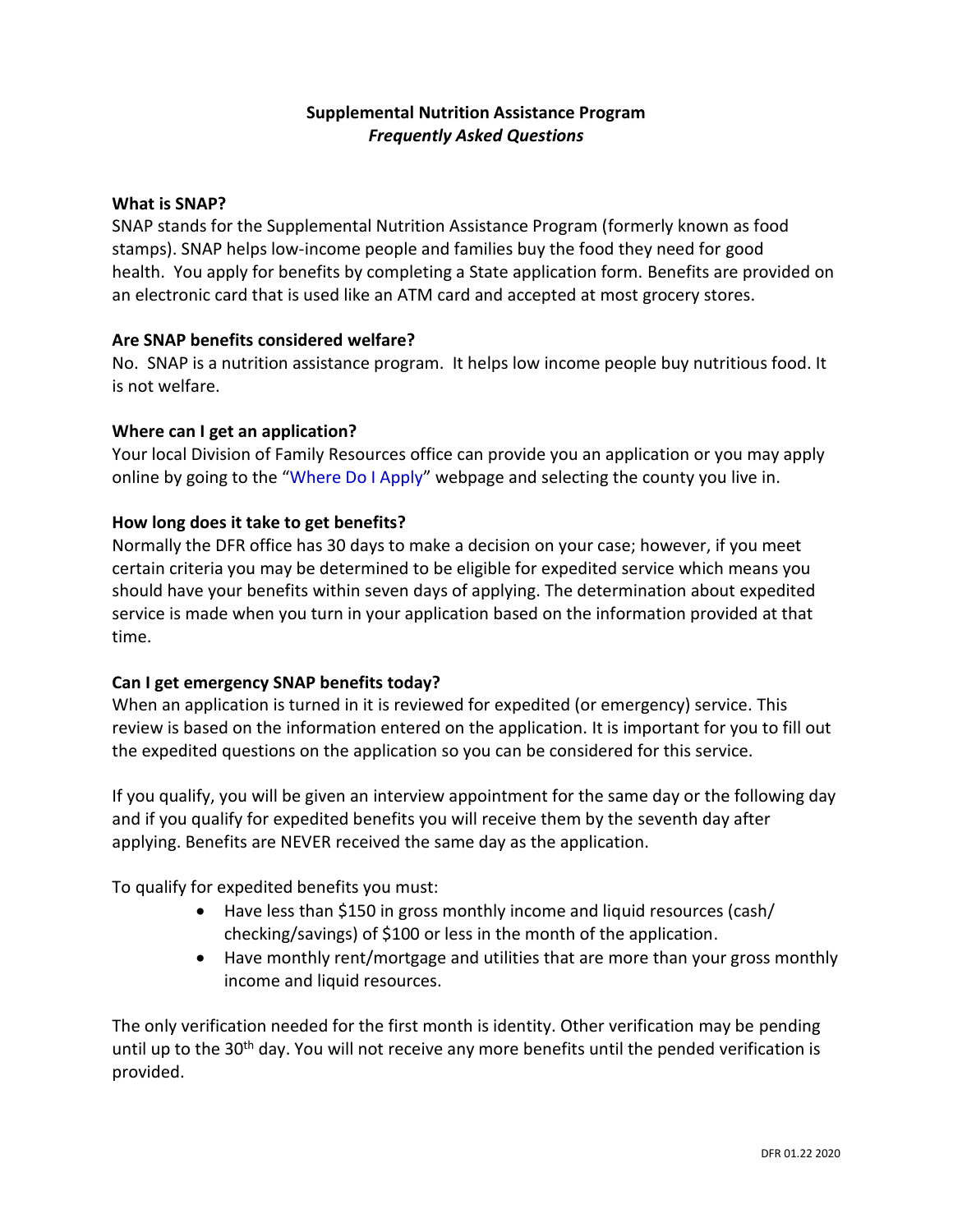# **What do I have to provide when I apply?**

You will be asked to provide the names, dates of birth, and Social Security Numbers for all persons living in your home. In addition you will need to verify the income received by each person in your household. Also, you will need to provide proof of any court ordered child support paid by a member of your household as well as any payments for shelter (rent or mortgage and utility costs). If there is a member who is disabled or over age 60 and has out of pocket medical expenses (that is not covered by Medicare, Medicaid or other insurance that you are responsible to pay) you will need to provide verification to get a deduction for these expenses. Any dependent child or adult care costs should also be provided. There may also be other verification requested depending on your household's specific situation.

### **What happens at the interview appointment?**

The worker will ask questions about household composition, income, resources, and other pertinent information needed to determine eligibility. You will be given or mailed a form listing all needed information with a due date. The information should be received by the worker on or before that date. You will be mailed a notice regarding your eligibility after your case has been processed and your eligibility has been determined. The notice lists your appeal rights if you do not agree with the decision.

### **Who must be included together for SNAP?**

Certain persons living together must be included and are considered in a mandatory relationship. This includes married persons, children under age 22 who live with their parent(s) and persons who eat together. Other persons may not receive benefits such as ineligible aliens, students who do not meet certain criteria, persons who have previously been convicted of a SNAP fraud and boarders.

# **Can you get SNAP benefits if you get unemployment?**

Yes, people who get unemployment may still qualify for SNAP benefits.

# **Can you get SNAP benefits if you get SSI, disability-related Medicaid or other disability or insurance benefits?**

Yes, and if you get the SNAP benefits it will not affect the other benefits.

#### **Can you get SNAP benefits if you have any resources?**

Most households are limited to \$5000 in resources.

#### **Are individuals with a drug felony eligible for SNAP?**

Indiana passed legislation (IC 12-14-30-3) effective January 1, 2020, that will allow for SNAP applicants and recipients who have a drug related felony to be considered for SNAP eligibility. If the individual is in violation of the terms of probation, parole, community corrections, reentry court, etc., the individual is not eligible for SNAP.

#### **Can a student get SNAP benefits?**

A student must meet one of several criteria in order to be eligible to receive benefits, They must be working at least 20 hours per week (and receiving pay for the work), be responsible for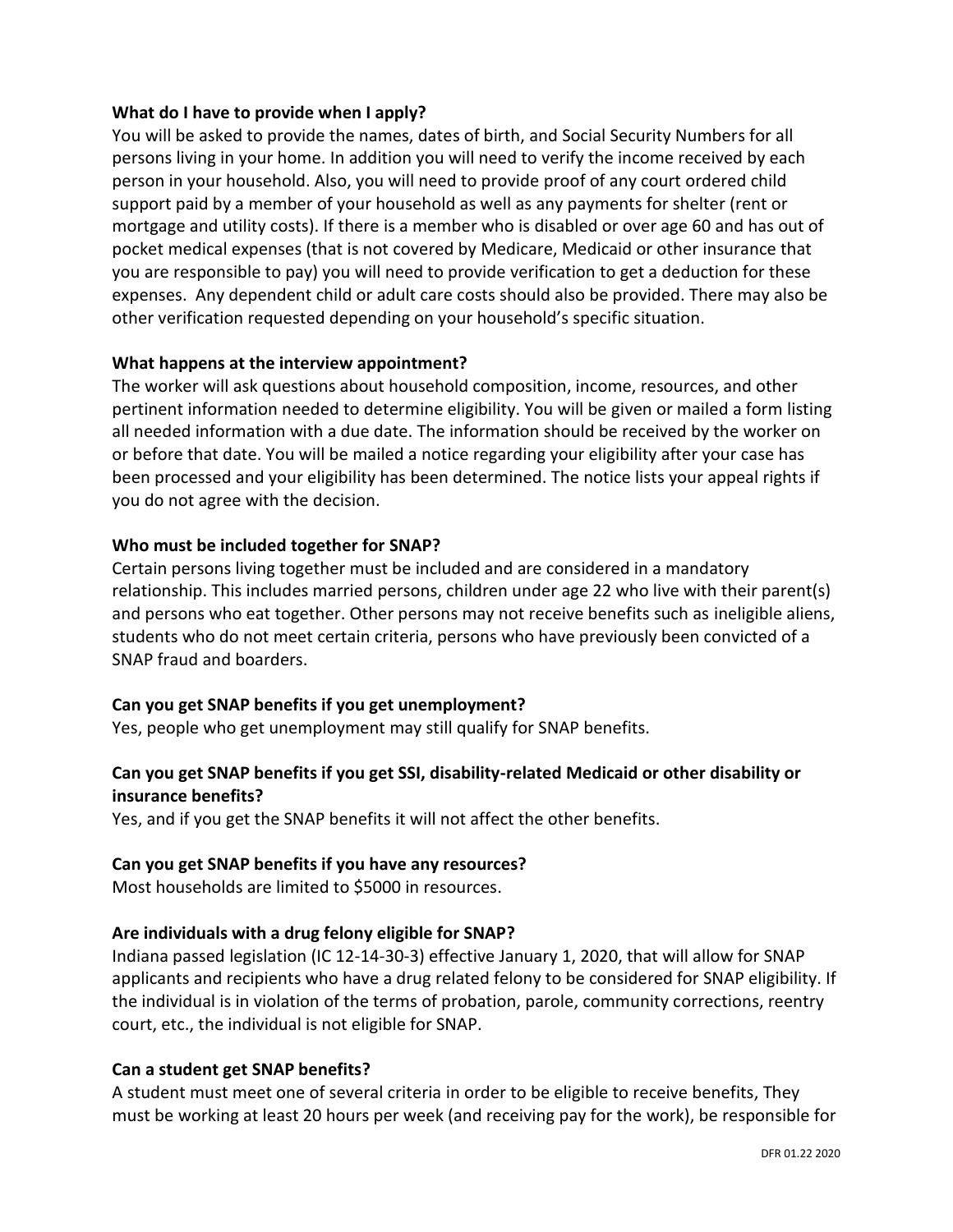a child under six years old, be a single parent with a child under 12, participating in a higher education funded by Workforce Investment Act, receiving TANF benefits or participating in a work and training program.

# **What income is countable for SNAP?**

Most common income is countable, including earnings, unemployment compensation benefits, Social Security, Social Security Insurance, pensions and contributions. There are some types of unearned income that are exempt by federal law.

# **How much SNAP benefits will I receive?**

The dollar amount of benefits your household receives depends on the number of people in your household and your monthly net income. It is based on a table determined by the federal government since SNAP is governed by the federal government but administered by state government.

### **What can I buy with my SNAP benefits?**

You can use your benefits like cash to buy food items at any store, supermarket or co-op approved by the USDA. Items that can be purchased with SNAP benefits include breads and cereals, fruits and vegetables, meats, fish and poultry, dairy products and seeds and plants which produce food for the household to eat.

### **How do I spend my SNAP benefits?**

Once it is determined that you are eligible for SNAP benefits, an electronic request for a "Hoosier Works" card is automatically made and a card is mailed to your reported mailing address. You should normally receive it within 3-5 days. If you have previously received SNAP benefits under your name you will not be mailed a new Hoosier Works card; your benefits will be put on your old card. If you have lost your old card or it is damaged you will need to call Customer Service at 1-877-768-5098 to obtain a new card. Once this is done the old card will no longer work.

# **Will SNAP benefits provide all of my household's food needs?**

No. SNAP benefits are not intended to purchase all of a household's meals for the month. Benefits are intended to supplement the household's other income to help purchase healthy meals during the month. Eligible households are issued benefits monthly based on the [Thrifty](http://www.cnpp.usda.gov/USDAFoodPlansCostofFood.htm)  [Food Plan,](http://www.cnpp.usda.gov/USDAFoodPlansCostofFood.htm) which is a model diet plan established by the National Academy of Sciences. Households that have no countable income receive the maximum allotment for the number of persons in the assistance group.

#### **What if I have questions about my case or benefits?**

You may call our toll free number at 1-800-403-0864 to be connected with the Division of Family Resources.